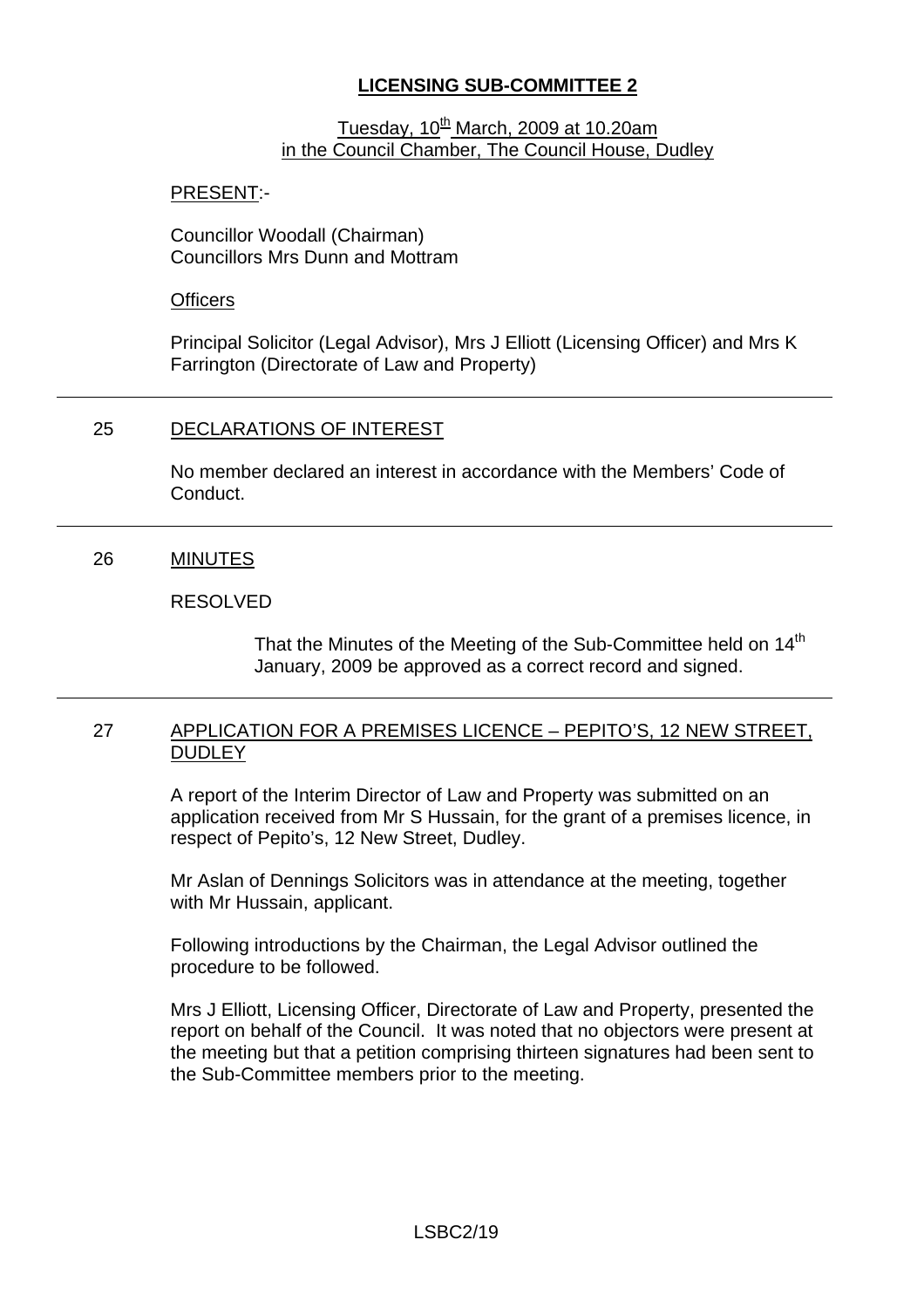Mr Aslan then presented the case on behalf of the applicant, and in doing so informed the Sub-Committee that Mr Hussain had submitted the application to extend the hours currently operated to allow him to conduct his business alongside the surrounding fast food establishments. He stated that CCTV would be installed at the premises which would be in operation twenty-four hours a day and also stated that signs would be clearly displaced inside the premises asking customers to leave the premises quietly and to respect local residents. In relation to the concerns expressed within the written representations and petition regarding litter, Mr Aslan reported that a rota system would be in operation, whereby staff would be permitted, on a regular basis, to carry out spot checks, both inside and outside of the premises and pick up any litter that had accumulated.

In concluding, Mr Aslan stated that Mr Hussain was committed to working with local residents to make the premises a success and had offered to provide his contact details to residents in order for them to contact him direct if they had any concerns relating to the establishment.

In responding to a query from the Legal Advisor in relation to CCTV, Mr Hussain confirmed that cameras had been put in position and that he was currently waiting for the hard drive to be installed before CCTV could be fully operational.

The parties then withdrew from the meeting in order to enable the Sub-Committee to determine the application.

The Sub-Committee, having made their decision all the remaining parties were invited to return and the Chairman then outlined the decision.

#### RESOLVED

That the application received from Mr S Hussain, for the grant of a premises licence, in respect of Pepito's, 12 New Street, Dudley, be approved, in the following terms:-

Late Night Refreshment

| Monday – Thursday | $11.00 - 01.00$ |
|-------------------|-----------------|
| Friday & Saturday | $11.00 - 03.00$ |
| Sunday            | $17.00 - 01.00$ |

#### **Conditions**

(1) All exit doors within the premises to have signs asking customers to leave the premises quietly and respect local residents and their premises.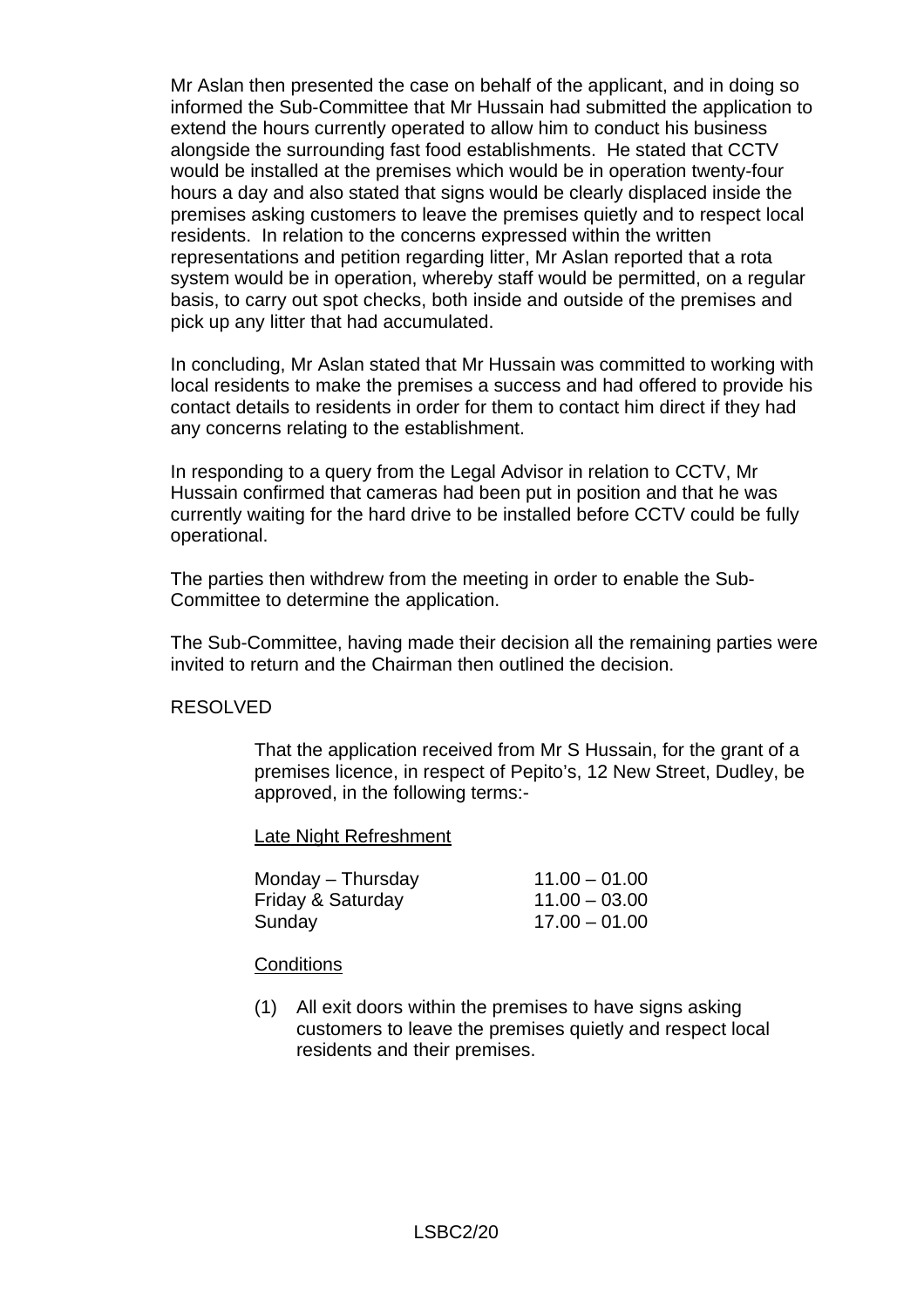### 28 APPLICATION FOR A PREMISES LICENCE – DAVE'S DISCOUNT STORES LIMITED, 40 BEECH GREEN, OLD PARK FARM ESTATE, DUDLEY

A report of the Interim Director of Law and Property was submitted on an application received from Licensed Trading Legal Services Limited, for the grant of a premises licence, in respect of the premises known as Dave's Discount Stores Limited, 40 Beech Green, Old Park Farm Estate, Dudley.

Mr Hardy, Representative of Licensed Trading Legal Services Limited was in attendance at the meeting, together with Ms S Sanghera, Designated Premises Supervisor and Mr Singh.

Following introductions by the Chairman, the Legal Advisor outlined the procedure to be followed.

Mrs J Elliott, Licensing Officer, Directorate of Law and Property, presented the report on behalf of the Council. It was noted that no objectors were present at the meeting but that a written representation had been sent to the Sub-Committee members prior to the meeting.

Mr Hardy, on behalf of the applicants then stated his case, and in doing so, confirmed that the applicants were very experienced operators of licensed premises, operating several successful premises around the Country. He stated that all new employees would undertake extensive in-house training to ensure that they were fully aware of their responsibilities under the Licensing Act 2003 and reported that the premises would operate a proof of age scheme via acceptable forms of identification and would also incorporate the Challenge 21 policy. He further stated that in order to help prevent potential noise nuisance problems, improvements would be made to the premises, in particular, installing an internal and external CCTV unit with recordings being retained for thirty days including a panic button facility at the expense of the applicants.

Mr Hardy acknowledged the concerns raised as set out in the objection letter, however, he stated that the issues expressed were based on activities provided by the previous owners of the premises and assured the Sub-Committee that the applicants were committed to turning the premises into a well-respected upmarket establishment.

In summing up, Mr Hardy reported that no objections had been received from the Police or Environmental Health to the application. He stated that the resident had based his objections on they way the premises had been previously managed, however, if the fears of residents in the area were fulfilled, under the licensing laws, there was a remedy in that the applicants could be brought back to the Sub-Committee for review.

The parties then withdrew from the meeting in order to enable the Sub-Committee to determine the application.